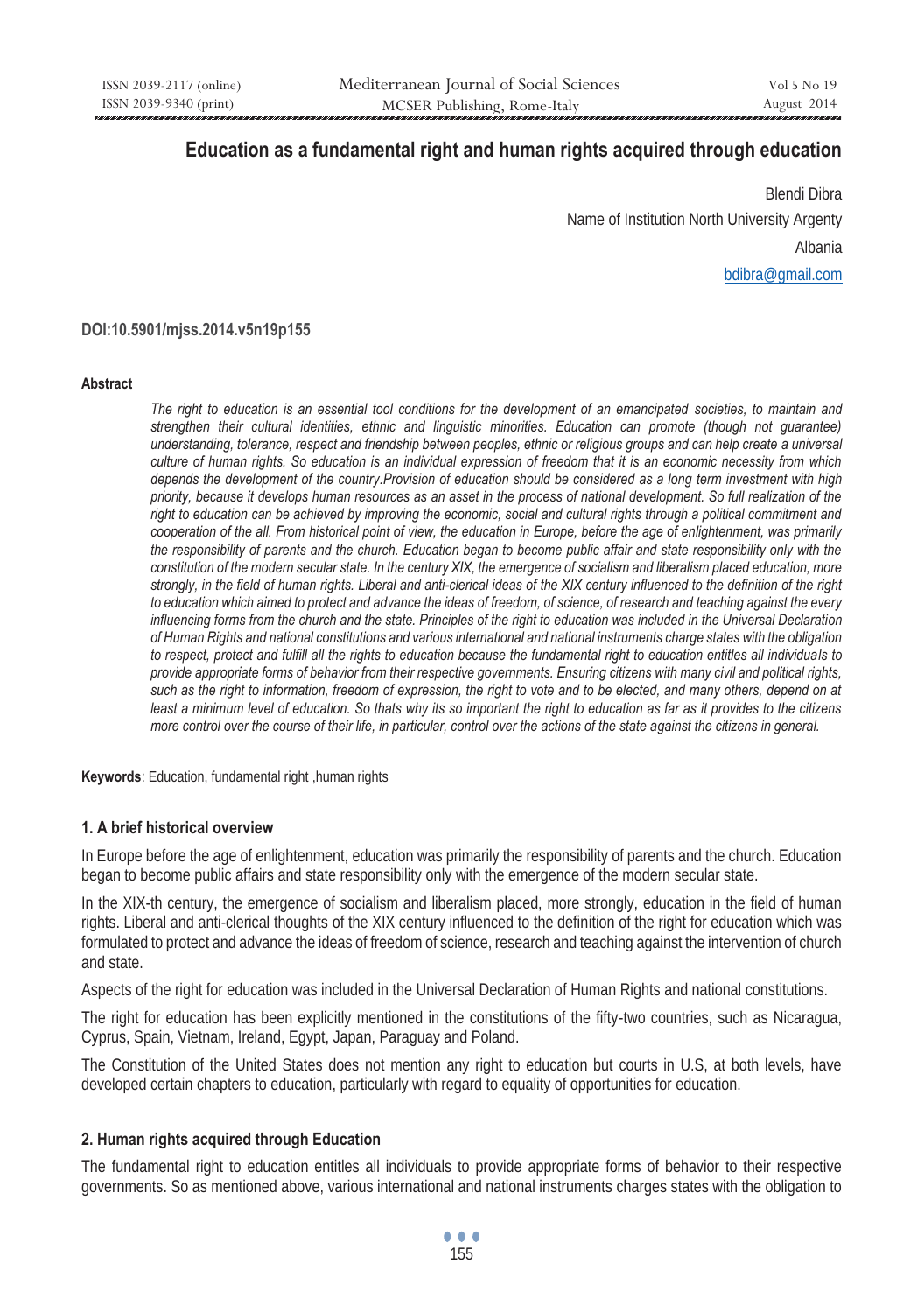| ISSN 2039-2117 (online) | Mediterranean Journal of Social Sciences | Vol 5 No 19 |
|-------------------------|------------------------------------------|-------------|
| ISSN 2039-9340 (print)  | MCSER Publishing, Rome-Italy             | August 2014 |

respect, protect and fulfill the rights of everyone for education. States should, beside other rights, respect the freedom of parents to choose public or private schools for the education of their children's and ensure to them moral and religious education according to their own convictions.

The need for the equally education of the boys and girls shall be respected, same as for all religious, ethnic and linguistic groups. States should ensure that private schools do not apply discriminatory practices or do not violate human rights1. This obligation requires from states to take steps through legislation or other mechanisms to protect and prevent violations of individual freedoms and rights from third parties.

## **3.The role of education in strengthening human security**

Education is more than learning how to read, write or calculate. The right of individuals for education includes the possibility of their involvement in primary, secondary and higher education.

Since the concept of the right to education is quite broad, the term primarily focus on elementary or primary education, because most people are deprived of even of the foundations of learning which last for the whole life. It's very shocking the fact that around 1 billion people entered the XXI century unable to read a book or to sign their name2.

Denial and violation of the right for education undermines people's capacities to develop their personalities, to support and protect themselves and their families, as well as to participate actively in the social, political and economic life. In a society, the denial of education, harms the cause of democracy and social progress and therefore human security. Through education and learning process about human rights may be prohibited or regulated violations of human rights and armed conflicts, and can be facilitated social reconstruction after the end of conflicts.

# **4. Sanctioning of the right to education**

The human right for education, as one of the basic human rights, It's written in several regional and papers for human rights which have been ratified by many countries of the world by finding the right support and expression in the Constitutions and legislations of these countries.

Therefore, the right to education has a consolidated basis in the international law for human rights. Some of the universal documents are:

Universal Declaration of Human Rights (Article 26),

International Pact for Economic, Social and Cultural rights (Article 13 and 14)

Convention for elimination of all forms of discrimination against womens. (Article 10)

Convention about Children Rights (Article 28 and 29).

Some of the regional documents are:

 $\overline{a}$ 

- European Convention for Fundamental Protection of the Human Rights and Freedoms (Article 2, first Protocol),

- American Convention on Human Rights (Article 13 of the Additional Protocol of the American Convention on Human Rights in the area of economic, social and cultural rights)

- African card for Human and peoples Rights (Article 17).

As one of the most important documents of the Universal Declaration of Human Rights in its Article 26, expresses quite clear that:

<sup>1</sup> Article 13, paragraph 1, of the International Covenant on Civil and Political Rights, says:

<sup>&</sup>quot;…education should be directed toward the development of human personality and dignity of his feelings and strengthening respect for human rights and fundamental freedoms. Education shall enable all persons to participate effectively in a free society, to support understanding, tolerance and friendship of all nations and all racial, ethnic or religious; advancing the activities of the United Nations in peacekeeping"

<sup>&</sup>lt;sup>2</sup> A wise expression says: "Education is the best defender of freedom, than a whole army"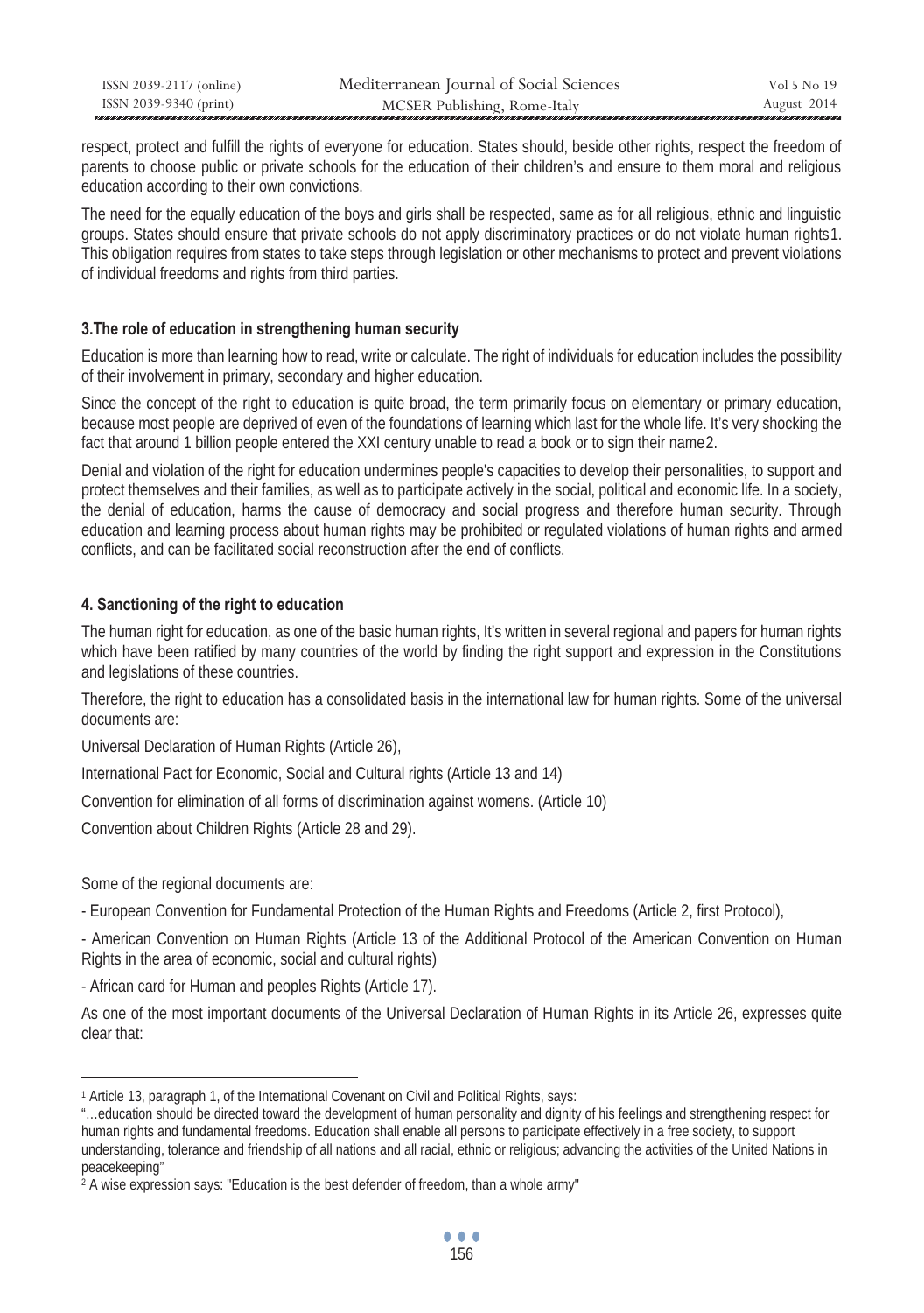| ISSN 2039-2117 (online) | Mediterranean Journal of Social Sciences | Vol 5 No 19 |
|-------------------------|------------------------------------------|-------------|
| ISSN 2039-9340 (print)  | MCSER Publishing, Rome-Italy             | August 2014 |

- Everyone has the right for education. Education shall be free, at least in the elementary and fundamental stages. Primary education is compulsory. Technical and vocational education should be expanded and higher education should be made available to everyone on the basis of merits.

- Education shall be directed to the full development of the human personality and to the strengthening of respect for human rights and fundamental freedoms. It shall promote understanding, tolerance and friendship among all nations, racial or religious groups, and the United Nations for the maintenance of peace.

- The right to choose the kind of education for their children's firstly belong to their parents.

Also Protocol no.1 of the European Convention for the Protection of Human Rights and Fundamental Freedoms, the right to education defines in the article 2 of its1 as following:

"None shall be denied to the right to education. State, in the exercise of the functions which it assumes in relation to education and to teaching, respects the right of parents to ensure such education and teaching in conformity with their religious and philosophical beliefs."

In Albania the right to education is forced, first of all, in the main document in Constitution precisely in Chapter IV on "freedoms and economic, social and cultural rights" in the article 57, where the given definition is consistent with the fundamental principles of international instruments of human rights cited above.

The main elements of state obligations arising from universal, regional and national documents the possibility of establishing the right to education are:

Disponibility,

possibility of access,

acceptance

adaptation

# **a.Disponibility**

In this element as essential condition for the realization of the right to education its introduced the obligation to provide compulsory and free primary education. These include financial and political commitment to ensure primary schools for all children.

## **b.Possibility of access**

Minimum obligation of governments is to ensure the realization of the right to education through guaranteeing participation in existing institutions of all, girls and boys, women's and men's, on the basis of equality and without discrimination.

# **c.Acceptance**

 $\overline{a}$ 

This element includes the right to choose the accepted education and the right to establish, maintain, manage and control private educational institutions. Students and parents have the right to be free from indoctrination as such, mandatory study of materials that are incompatible with religious or other beliefs, the student may violate the right to education.

In the Framework Convention for the Protection of National Minorities, the European Council has recognized the right to learn the mother tongue, but did not recognize at the same time the right to receive instruction in their native language.

European Charter for Regional or Minority Languages has gone a step further in promoting the right to education in the mother tongue as an option for those states that have signed the Charter. The goal of bilingualism, of minorities in those

<sup>1</sup> Protocol Nr. 1 of European Convention for Protection of the Human Right and Fundamental Freedoms in the article 2 says "None shall be denied the right to education. State, in the exercise of the functions which it assumes in relation to education and to teaching, respects the right of parents to ensure such education and teaching in conformity with their religious beliefs and philosophical."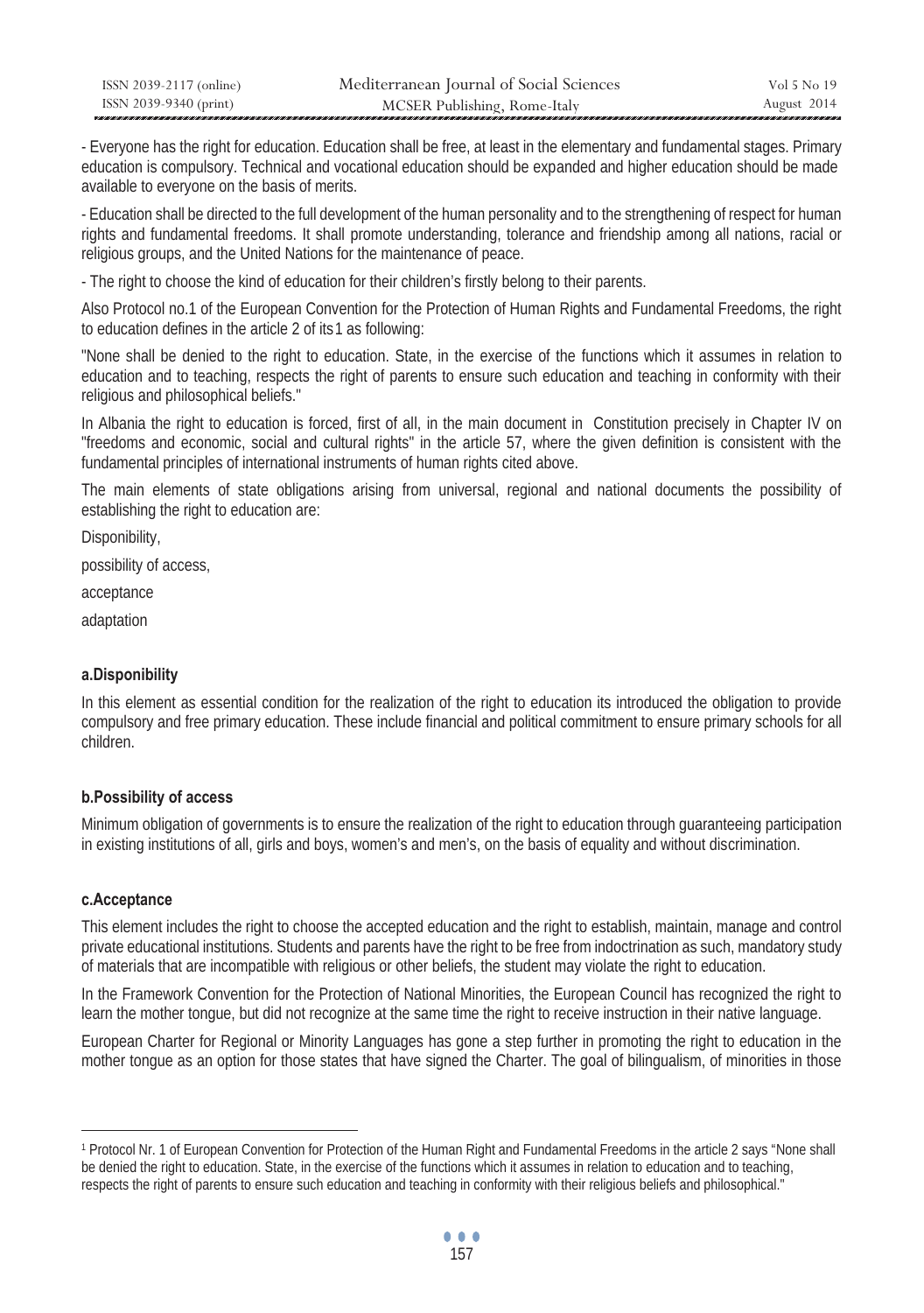countries is recognized by the state. However, there are minorities who are not protected in this way and not even have the right to learn their mother tongue, such as the Roma in Europe and the Aborigines in Australia.

# **d.Adoption**

Normally, what a child learns in school should be determined by his or her needs for the future. This means that the educational system must be adaptable, taking into account the best interests of the child, but also social development and progress in national and international scale. Governments are obliged to ensure that human rights education is respected, protected and fulfilled. It is also the duty of civil society to promote and assist the full implementation of the right to education.

## **Conclusions:**

The right to education provides the individual more control over the course of his life, in particular, control over the actions of the state against the individual. Enjoyment of many civil and political rights, such as the right to information, freedom of expression, the right to vote and to be elected, and many others, depend on at least a minimum level of education.

Also, a number of economic, social and cultural rights such as the right to choose job, to receive equal pay for equal work, to enjoy the benefits of scientific and technological progress and get higher education based on skills, can be exercised in a meaningful way if it's achieved at least a minimum level of education.

Literacy levels simultaneously expands the right to participate in cultural life. As one of the main conditions for the development of an emancipated society, ethnic and linguistic minorities, the right to education is an essential tool to maintain and strengthen their cultural identity. Education can promote (though not guarantee) understanding, tolerance, respect and friendship between peoples, ethnic or religious groups and can help create a universal culture of human rights.

So education is an individual expression of freedom that it is an economic necessity from which depends the development of the country. Provision of education should be considered as a long term investment with high priority, because it develops human resources as an asset in the process of national development.

So full realization of the right to education can be achieved by improving the economic, social and cultural rights through a political commitment and cooperation of the all.

Therefore the development of education as one of the key elements for the realization of social change in each country in direct and indirect way imposes political emancipation and rightly Brougham Lord says: "Education makes people easy to lead, but difficult to enforce, manageable to govern, but impossible to enslave"

## **REFERENCES**

David Betham, 1998. Human rights: New dimensions and challenges. Edited by Janusz Simonides. Democracy and human rights: civil, Political Economic, social and cultural. Handbook on Human Rights. Published by UNESCO.

Ivet Daoudes and Kishor Sinh. 2001. Right to education: an analysis of instruments for the regulation of UNESCO's standards. Paris. Published by UNESCO.

Janus Simonides. 2000. Human Rights: Concepts and Standards. Aldershot: Ashgate Publishing.

Katarina Tomasevsky. 1999. Preliminary Report of the Special Reporter on the Right to Education,UN, doc, E/CN.4/1999/49.

United Nations. 2001. We the People: The Role of United Nations in the 21st century, Briefing Papers for Students. New York. UN publications.

Council of Europe. 2002. COMPASS - Manual on Human Rights Education with Young People. Year 2002. Strasbourg: Council of Europe.

Fons Komans, 1998. Identifying Violations of the right to education. Edited by Van Boven, Theo, Flinterman and Ingrid Westendorp. Maastricht Guidelines on Violations of Economic, Social and Cultural Rights, SIM Special no.20. Utrecht: Netherlands Institute for Human Rights.